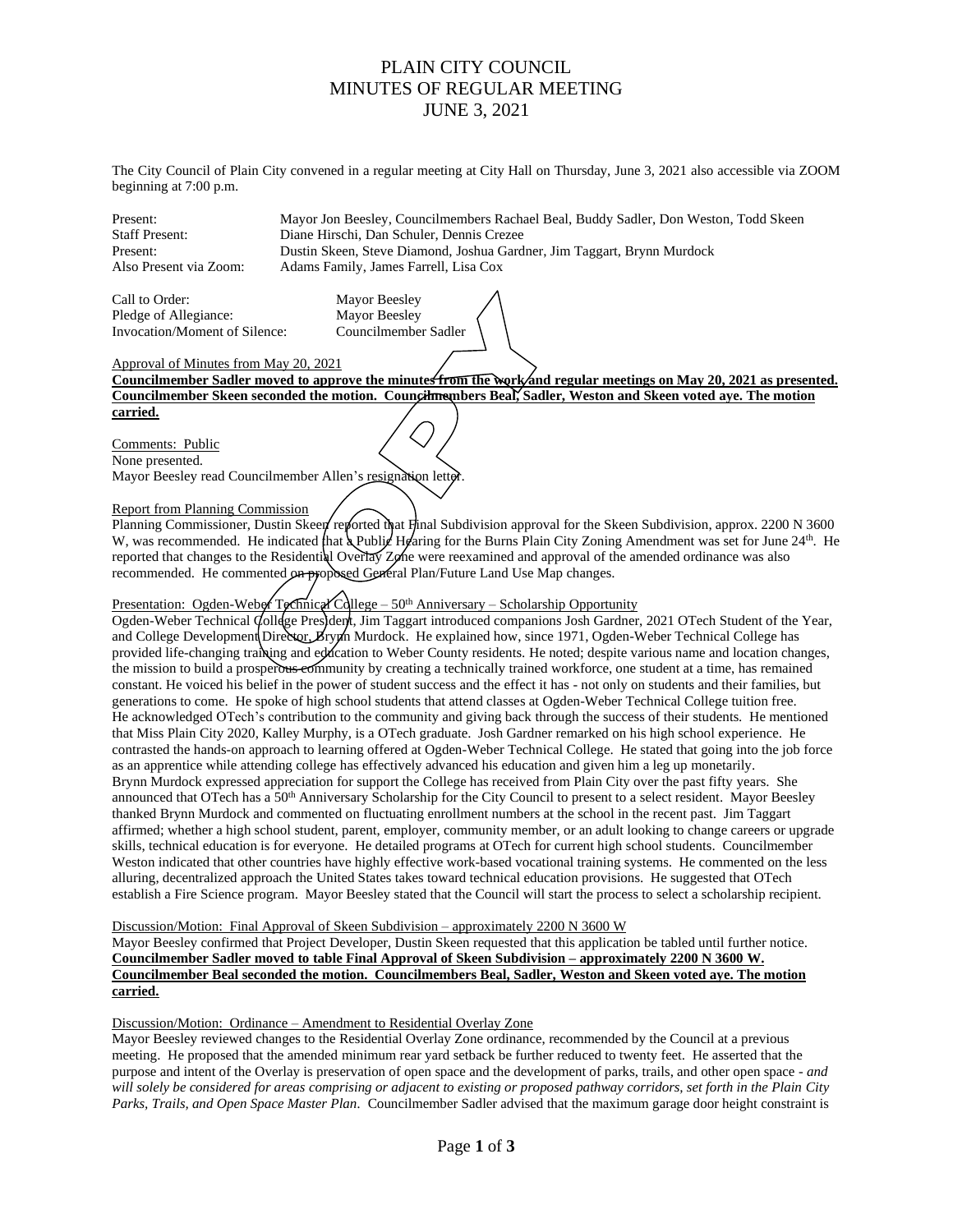# PLAIN CITY COUNCIL MINUTES OF REGULAR MEETING JUNE 3, 2021

not specified as "height". He suggested that specifying garage door dimensions is not necessary with the established restriction on how much of a home's façade it can cover. He agreed with the proposed twenty-foot minimum rear yard setback. He contemplated reducing the minimum allowed lot size to 7,000 square feet. Councilmember Weston commented on the City Council's role in approving the Overlay for new subdivisions. He proposed that 140-foot frontage be required for duplex lots. Mayor Beesley submitted; the amended ordinance can be approved by the Council, contingent upon completion of the changes discussed. **Councilmember Sadler moved to approve the Amendment to the Residential Overlay Zone Ordinance with the following changes: 7,000 sq.ft. Minimum Lot Area, 20-foot Minimum Rear Setback, 140-foot Minimum Frontage for Duplex Lots and the 12-foot Garage Door Height Constraint be Specified as "Height". Councilmember Skeen seconded the motion. Councilmembers Beal, Sadler, and Skeen voted aye. Councilmember Weston voted nay. The motion carried.**

#### Discussion/Motion: Change Length of Cul-de-sacs

Mayor Beesley commented on areas in the City that will require atypical street configurations in order to be subdivided, due to existing, unalterable conditions. Dustin Skeen voiced his opinion that a draft ordinance for Special Exceptions to Provide for Variable Cul-de-sac Length Standards, earlier rejected by the Council, may have contained an excess of qualifying circumstances. He attested that allowing exceptions under certain conditions is sensible. He proposed that the Council consider a more restrictive version of the ordinance for Special Exceptions to Provide for Variable Cul-de-sac Length Standards. Councilmember Beal affirmed that providing a means to rationally extend cul-de-sac streets will prevent ineffectual development layouts with dead-ends and temporary turnarounds, which are presently allowed. Councilmember Weston spoke of existing, unalterable conditions that would give good reason  $f$ or a slightly longer cul-de-sac. He reasoned that it's in the City's best interest to allow special exceptions for when there are practical difficulties in subdivision design – under specific circumstances, that cul-de-sac lengths may be extended beyond the existing maximum cul-de-sac standards. Mayor Beesley asked developer, Steve Diamond, to display a subdivision plan comprising a sull-de-sac street which extends beyond the 400-foot threshold. Steve Diamond explained the unique layout of the parcel he wants to subdivide. He commented on access and future connectivity aspects of his proposed development. He/asserted; eight, half-acre lots can be laid out on the property, along a cul-de-sac street, if an exception was applied. Mayor Beesley recognized the appeal of half-acre lots. He suggested that an exception be granted for developments comprising half-acre lots. Dustin Skeen offered to bring back a list of acceptable conditions for Special Exceptions to Provide for Cul-de-sac Length Standards from the Planning Commission. **Councilmember Weston moved to table Discussion/Motion: Change Length of Cul-de-sacs, pending resubmittal by the Planning Commission of proposed conditions that would warrant a special exception to the Cul-de-sac maximum length standard. Councilmember Beal seconded the motion. Councilmembers Beal, Sadler, Weston and Skeen voted aye. The motion carried.**

## Discussion/Motion: Conditional Final Acceptance – Sunflower Estates

Public Works Director, Dan Schuler notified that Sunflower Estates is ready for Conditional Final Acceptance. He indicated that everything has been completed except for road surface treatment. He commented on anticipated 2021 City Road projects and affirmed that Steve Diamond will pay the city to complete surfaces in Sunflower Estates. **Councilmember Beal moved to approve Conditional Final Acceptance – Sunflower Estates. Councilmember Weston seconded the motion. Councilmembers Beal, Sadler, Weston and Skeen voted aye. The motion carried.**

#### Discussion/Motion: Fire Department Update and Payment Approval of Replacement of Vinyl Fencing

Plain City Fire Chief, Dennis Crezee gave a rundown of Fire Department undertakings from January through May of 2021. He mentioned that he was installed as Chief in January, 2021. He indicated that recertification of volunteers has been a priority. He remarked on apparatus maintenance endeavors he's headed up. He spoke of automatic and mutual aid agreements that have been sorted out. He reported that an upgraded communications system has been approved for State Public Safety and Emergency sectors, which will render Plain City Fire Department radios obsolete in the next three years. He advised that funds should be set aside for the purchase of new radios. He briefed the Council on a controlled burn, managed by the Fire Department, that damaged a vinyl fence on an adjacent property. He indicated that the original materials used for the fence are no longer available and reviewed a bid for replacement of the entire line of panels – affected and unaffected. He explained that siding on a house in the area was also damaged by the heat of the prescribed burning. He asked for approval of payment for the fence replacement. **Councilmember Weston moved to approve Payment of Replacement of Vinyl Fencing. Councilmember Sadler seconded the motion. Councilmembers Beal, Sadler, Weston and Skeen voted aye. The motion carried.** Dennis Crezee presented a resignation letter and assured he is willing the return to his command in the future, after his personal retirement benefit situation is settled.

Motion: Approval of Business Licenses None.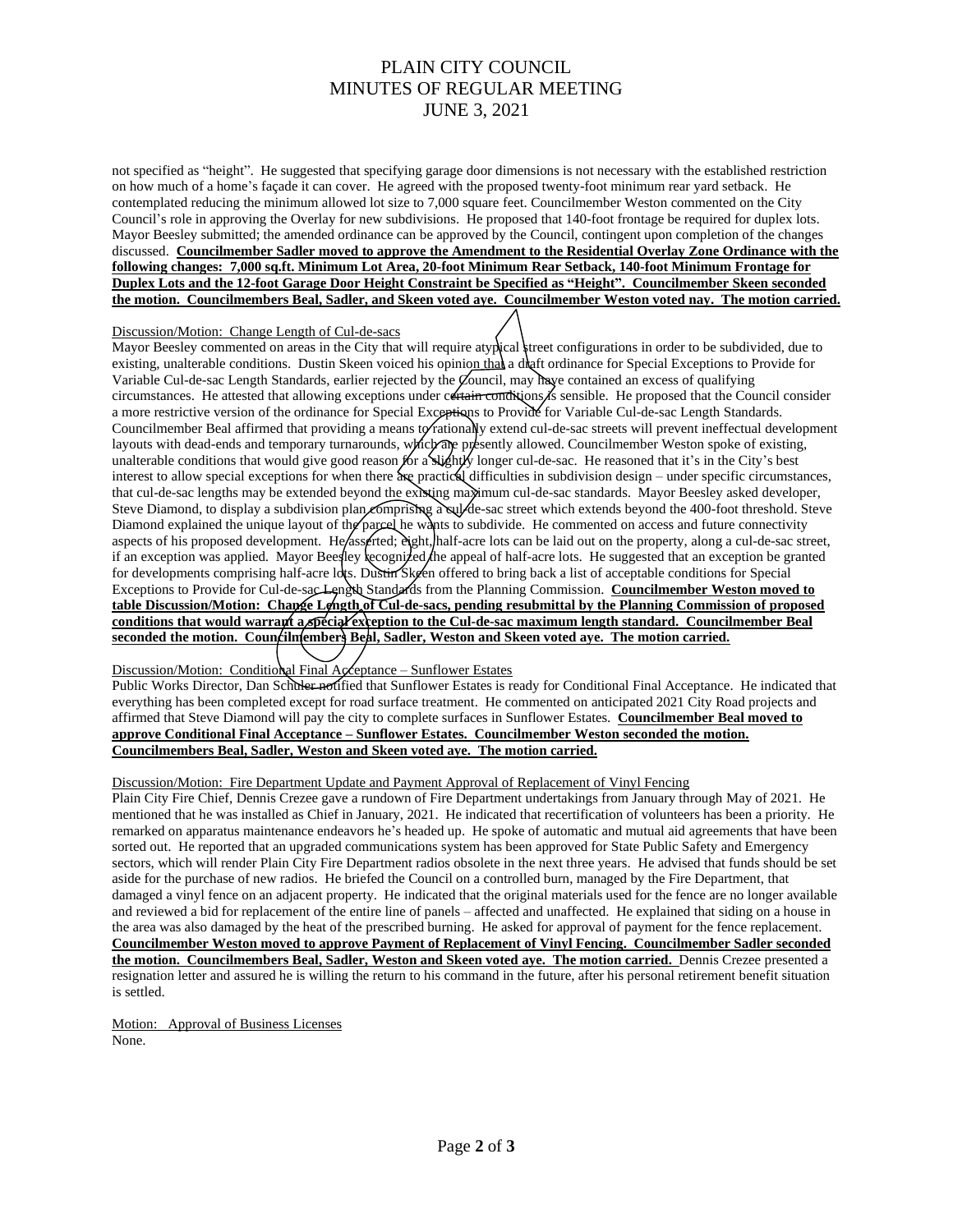# PLAIN CITY COUNCIL MINUTES OF REGULAR MEETING JUNE 3, 2021

#### Motion: Approval of Warrant Register

See warrant register dated 05/19/2021 to 05/31/2021. **Councilmember Sadler moved to approve and pay the bills as presented. Councilmember Beal seconded the motion. Councilmembers Beal, Sadler, Weston and Skeen voted aye. The motion carried.**

#### Report from City Council

Councilmember Weston informed that a fine was levied upon the Plain City Fire Department, by the State, for late EMT certification. He noted that federal certification was completed on time. He spoke of reimbursement plans for EMTs that paid for their recertification out-of-pocket. He mentioned a donation made by a citizen that was apparently intended for the *Association* but was placed into the City's General Fund, due to actions by the previous Fire Chief. He contemplated measures to transfer the monies to the *Association*. Councilmember Sadler requested a status update on 4<sup>th</sup> of July Celebration arrangements.

Councilmember Beal reported that she has officially signed the Council up to participate in the  $4<sup>th</sup>$  of July parade. She commented positively on a Strategic Planning Retreat, recently held for the City Council and department heads.

Mayor Beesley gave an update on Strategic Planning progress. He announced that a tyo-hour planning meeting has been scheduled June  $17<sup>th</sup>$  - prior to City Council meeting. He reported that volunteers have been lined up for 4<sup>th</sup> of July activities. He verified that a Billy Dean concert at Lee Olsen Park will be presented July  $2^{nd}$ , a car show to benefit veterans will be hosted July  $3^{rd}$ , and the Town Square Celebration will be on July  $5<sup>th</sup>$ .

## **At 9:00 p.m. Councilmember Weston moved to adjourn and was seconded by Councilmember Skeen seconded the motion. The vote was unanimous.**

| <u>motion. The vote was unaminous.</u> |               |  |
|----------------------------------------|---------------|--|
|                                        |               |  |
|                                        | City Recorder |  |
|                                        |               |  |
| Mayor                                  |               |  |
| Date approved _                        |               |  |
|                                        |               |  |
|                                        |               |  |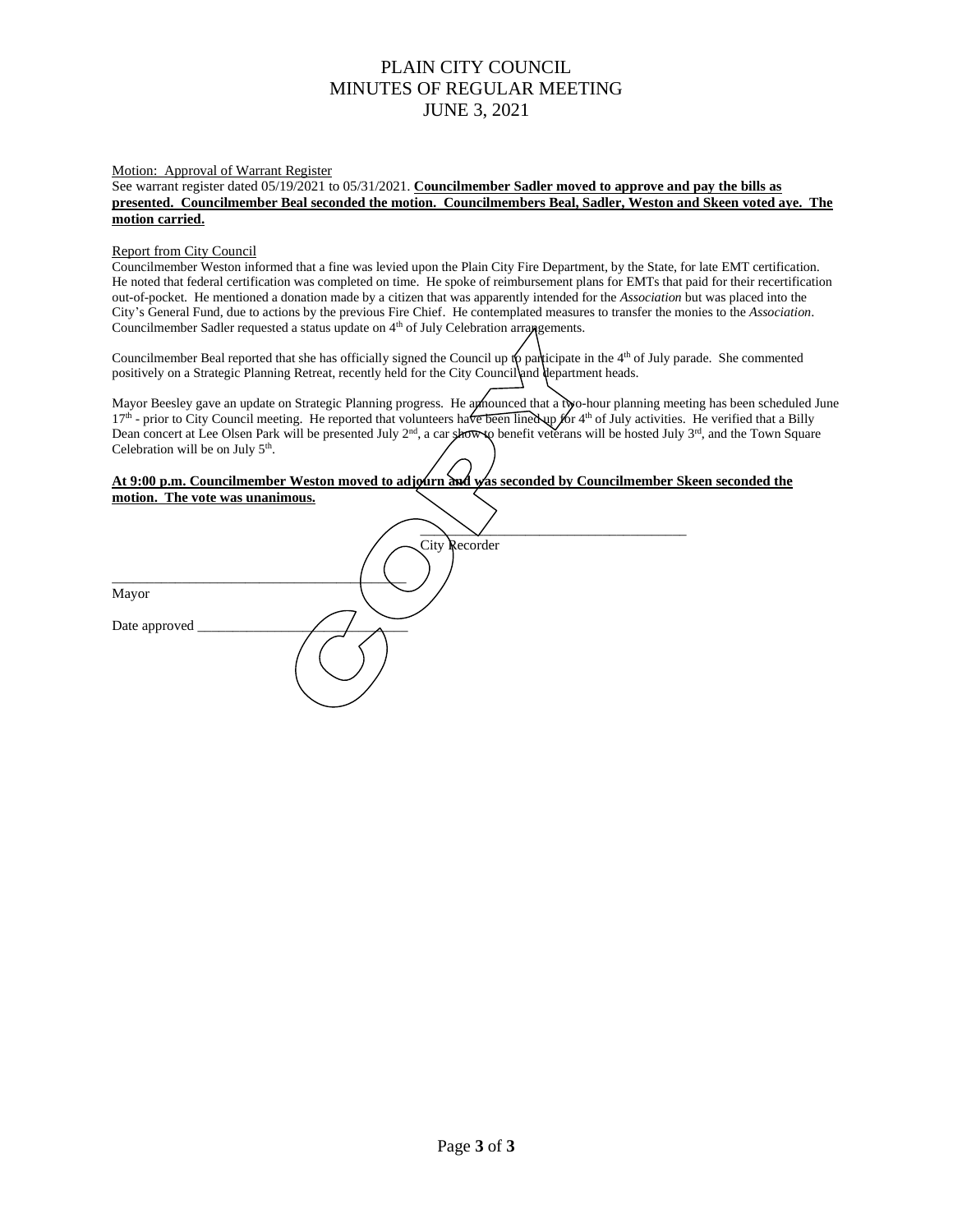## PLAIN CITY COUNCIL MINUTES OF REGULAR MEETING JUNE 17, 2021

The City Council of Plain City convened in a regular meeting at City Hall on Thursday, June 17, 2021 also accessible via ZOOM beginning at 7:00 p.m.

Present: Mayor Jon Beesley, Councilmembers Buddy Sadler, Don Weston, Todd Skeen Present via Zoom: Councilmember Rachael Beal Staff Present: Diane Hirschi, Ryan Child Staff Present via Zoom: Dan Schuler Also Present via Zoom: Sheriff Ryan Arbon, Lt. Mark Horton, Adams Family, Jim Beesley, Brandon Richards

Call to Order: Mayor Beesley Pledge of Allegiance: Sheriff Ryan Arbon Invocation/Moment of Silence: Mayor Beesley

## Approval of Minutes from June 3, 2021

**Councilmember Sadler moved to approve the minutes from the work and regular meetings on June 3, 2021 as presented. Councilmember Beal seconded the motion. Councilmembers Beal, Sadler, Weston and Skeen voted aye. The motion carried.**

Comments: Public None presented.

## Report from Planning Commission

Planning Commissioner, Rob Ortega reported that preliminary approval of the Plain City Fields subdivision, approx. 2200 N 3600 W, was tabled. He commented on a new ordinance for the issuance of building permits and certificates of occupancy, presented by the Public Works Director. He reported that the proposed code was tabled, pending recommended changes to the draft. He gave details about a newly composed ordinance on exceptions to the maximum cul-de-sac length standard, noting that the matter was tabled until the Commission can review edits. Mayor Beesley contended that withholding building permits until 100% of a subdivision's public improvements are in place is unreasonable. He referred to a clause, currently in Plain City code, that restricts issuance of certificates of occupancy until said improvements are completed. Rob Ortega agreed to relay the Mayor's sentiments to the Planning Commission.

## Discussion: Sheriff Ryan Arbon – Weber County Sheriff's Contract

Councilmember Sadler indicated that Sheriff Ryan Arbon said there are a number of things he wanted to change or do differently at the Sheriff's Office, shortly after he won the Republican primary. He noted that one of Sheriff Arbon's campaign promises was to increase quality and service in law enforcement and corrections while maintaining financial fairness to all tax payers in the county. He reported that the City's budget for Public Safety has been increased each year, yet the Sheriff's Office continues to operate with deficient staffing. Sheriff Arbon clarified that the Sheriff's Office is fully staffed, on paper (technically speaking). He explained that there may  $\cancel{\psi}$  a reduced amount of trained and working officers due to a number of factors, such as retirement and attrition. He commented on the VIPS program. He spoke of law enforcement demands resulting from population growth in the area. He commented on training mandates from the state legislature. He remarked on costs associated with body camera equipment, upgrades, data storage and trajning. He summarized aspects of local law enforcement over a 25-year span. He acknowledged that staffing is a large expense. He thanked Councilmember Sadler for holding him accountable for his campaign promises. Councilmember Sadler commented on the addition of police dogs - specifically trained to assist the Sheriff's Office. Sheriff Arbon touched on the use of drone technology and specialized K9 tasks. Mayor Beesley verified that the mentioned K9s were purchased with funds from the Sheriff's Office General Fund. Sheriff Arbon informed that CSI service is included in the City's contract with the Sheriff's Office. Councilmember Sadler stated that he misses the friendly, personalized service from a dedicated Weber County Deputy, once enjoyed by Plain City residents. He voiced his opinion that Plain City subsidizes service to other Weber County communities with higher crime rates. Mayor Beesley gave an overview of Sheriff's service cost structure. He explained that contract city mayors come together to arrange fair and economical contract terms. He indicated that the Council is invited to the meetings where pricing is negotiated. He affirmed that he is actively striving to get the most value for taxpayer money.

Public Hearing: Final Adjustments to the 2020-21 City Budgets

**Councilmember Sadler moved to go into a public hearing for final adjustments to the 2020-21 City Budgets. Councilmember Skeen seconded the motion. Councilmembers Beal, Sadler, Weston and Skeen voted aye. The motion carried.** There were no comments from the public. **Councilmember Weston close the public hearing. Councilmembers Beal, Sadler, Weston and Skeen voted aye. The motion carried.**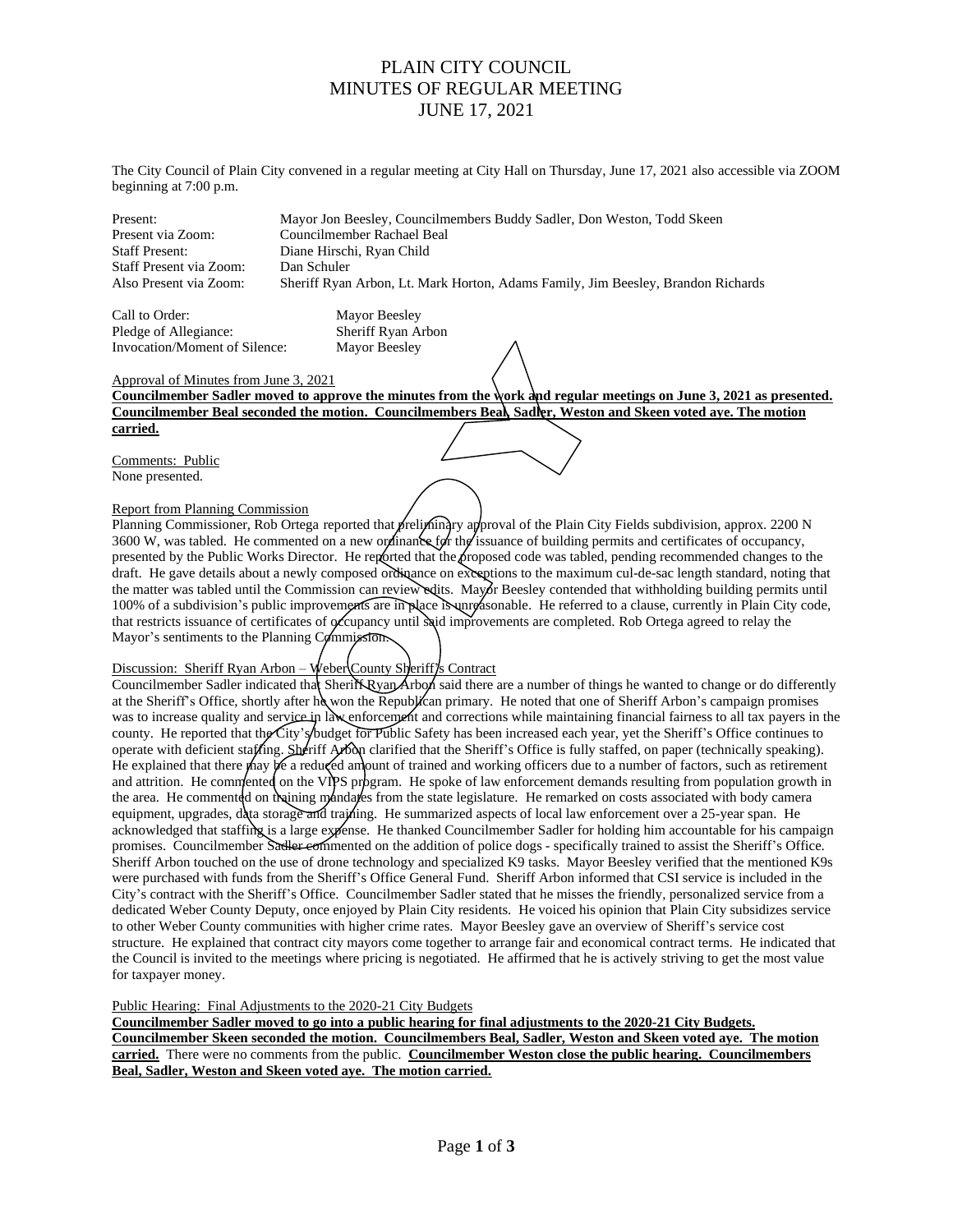# PLAIN CITY COUNCIL MINUTES OF REGULAR MEETING JUNE 17, 2021

Discussion/Motion: Final Adjustments to the 2020-21 City Budgets

City Treasurer, Ryan Child indicated that there aren't any final adjustments up for discussion. **Councilmember Weston moved to approve final adjustments to the 2020-21 City Budgets. Councilmember Beal seconded the motion. Councilmembers Beal, Sadler, Weston and Skeen voted aye. The motion carried.**

## Public Hearing: Final Approval of the 2021-22 City Budgets

**Councilmember Sadler moved to go into a public hearing for final approved of the 2021-22 City Budgets. Councilmember Weston seconded the motion. Councilmembers Beal, Sadler, Weston and Skeen voted aye. The motion carried.** There were not comments from the public. **Councilmember Sadler moved to close the public hearing. Councilmember Weston seconded the motion. Councilmember Beal, Sadler, Weston and Skeen voted aye. The motion carried.**

## Discussion/Motion: Final Approval of the 2021-22 City Budgets

Mayor Beesley reviewed recent adjustments made to the 2021-22 Budgets. Ryan Child pointed out changes made to the Landfill *Maintenance and Operations* account. Councilmember Weston commented on projected Landfill operation costs and historic budget adaptations. He spoke of a proposed Fire Department budget increase that was evidently left out. Mayor Beesley stated that he is 100% confident that Plain City department heads did not unduly inflate their budget requests for 2021-22. He noted that the Budgets can be adjusted without questioning, if necessary, in coming months. He suggested that the proposed Fire Protection appropriation be added when a definite plan for the money has been established. Councilmember Sadler contemplated uniting with Ogden City Fire Department to arrange 24-hour coverage for Plain City/Councilmember Skeen echoed Lieutenant Mark Horton's warning that money does not always fix issues with personnel. Mayor Beesley remarked on the potential installment of a Plain City Police Department or a unified force with a neighboring city. He advised that the foreseeable negatives outweigh likely positive aspects. Public Works Director, Dan Schuler commented on plans for sewer system upgrades. Councilmember Sadler expressed his opinion that using Parks impact fees for a Recreation Department building and parking lot is a mistake. He asserted that Parks impact fees must be used for park-related expenditures, maintaining that the building and parking lot do not fall in that category. He recounted processes for calculating an appropriate Parks, Recreation and Trails impact fee. He recommended that the City pay for the structure and paving with Capital Projects funds. Councilmember Beal agreed with Councilmember Sadler's statement. Ryan Child indicated; if an expenditure qualifies for restricted funds, those funds should be used, primarily. He acknowledged that the expenditure should be verified by the City Engineer and/or the City Attorney. Councilmember Weston commented on sewer impact money that was used for construction of the Public Works building. He stated; the arrangement was wrong. City Attorney, Brandon Richards committed to look into the expenditure in question. He affirmed that the 2021-22 Budgets can be adjusted, relative to his finding, at a later date. **Councilmember Weston moved to approve the 2021-22 City Budgets, including an added expenditure for a Strategic Planning Program and Sewer Fund revenue from a grant. Councilmember Skeen seconded the motion. Councilmembers Beal, Sadler, Weston and Skeen voted aye. The motion carried.** 

## Discussion/Motion: Approval of Certified Tax Rate - .007

Councilmember Sadler told of cities that haye adopted an ordinance or passed a law that circumvents the constant yield tax rate concept, that requires yearly adjustment. Ryan Child spoke to contrasts between constant yield and constant tax rates. Mayor Beesley informed that municipalities must go through the Truth-in-taxation process, each year they choose to adopt the constant yield instead of the constant tax rate. He confirmed that Plain City is the lowest taxed city in the state. Councilmember Weston stated that he does not like property taxes but they are a necessary evil to keep the city going. **Councilmember Sadler moved to approve the Certified Tax Rate - .007. Councilmember Weston seconded the motion. Councilmembers Beal, Sadler, Weston and Skeen voted aye. The motion carried.** 

## Discussion/Motion: Fraud Risk Policies

Ryan Child reviewed the State Auditor's Fraud Risk Assessment. He displayed an accompanying score sheet and explained that the program is designed to help local governments assess their fraud risk. He noted that he and Diane Hirschi, City Recorder, filled out the questionnaire based on policies and procedures, currently in place. He briefly explained prescribed separation of duties and mitigating controls. He spoke of recommended written policies that Plain City does not have, at this time. He referred to drafts of the mentioned policies, composed by Diane Hirschi and distributed to councilmembers prior to this meeting. He informed that adoption of these new policies will help the City achieve a lower Fraud Risk score. He remarked on Fraud Risk training for local governing bodies, available through the State Auditor's Office. He reported that Plain City's Fraud Risk Assessment is "Moderate". Mayor Beesley indicated that he and the Council will read through the template policies, provided by the City Recorder. Councilmember Sadler questioned terms of a draft policy prohibiting public employee status for elected city officials. Councilmember Weston maintained that legislation was passed to allow municipal employment of elected officials. Ramifications associated with a "Moderate" Fraud Risk Assessment were discussed. **Councilmember Sadler moved to approve the Fraud Risk Assessment. Councilmember Weston seconded the motion. Councilmembers Sadler, Weston and Skeen voted aye. The motion carried.**